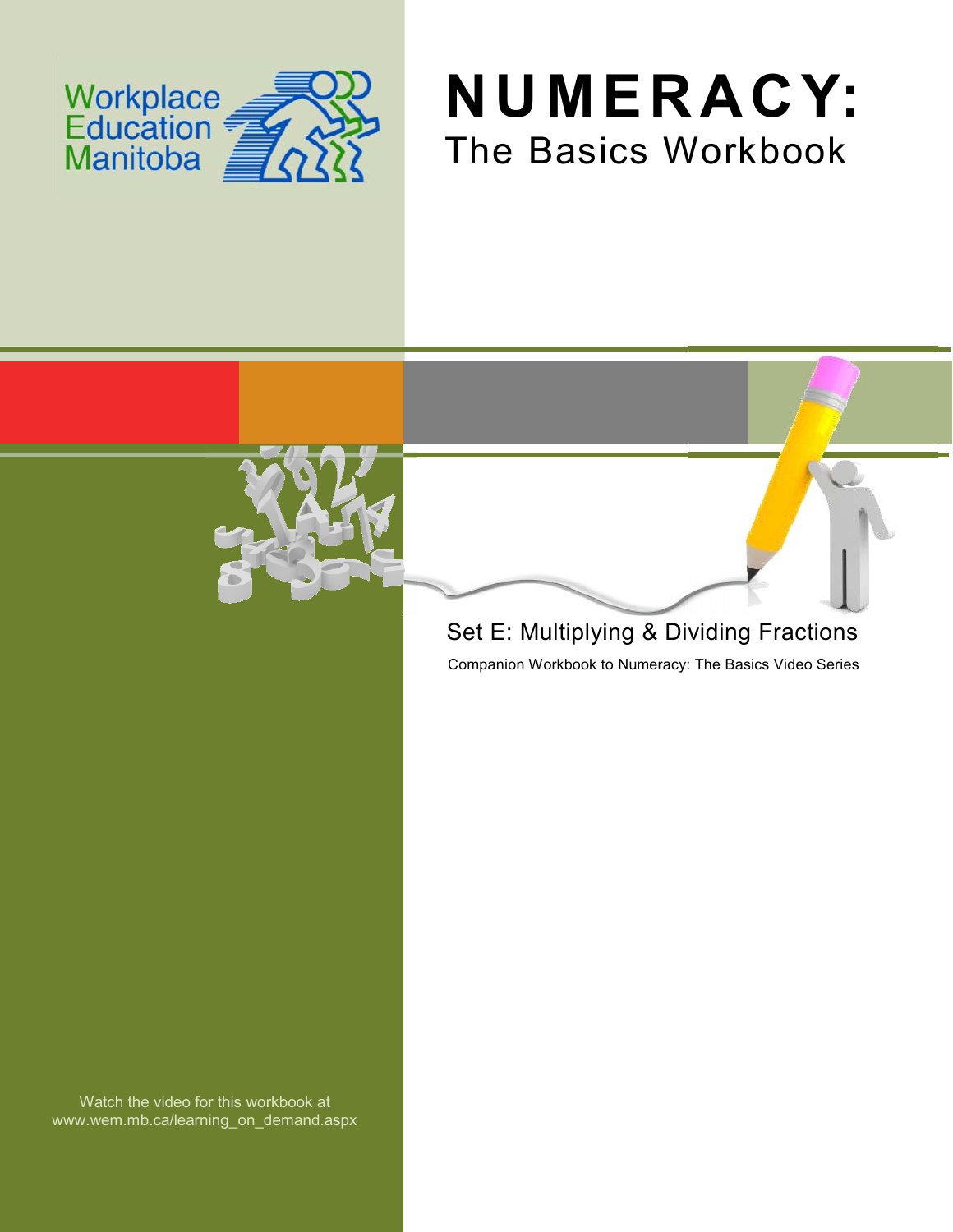Workplace Education Manitoba would like to express appreciation to the following for supporting the development of this curriculum:

> The Government of Canada Human Resource Skills Development Canada (HRSDC)

> > and

The Manitoba Government Industry Workforce Development (IWD), Entrepreneurship, Training and Trade (ETT)

Workplace Education Manitoba would also like to thank the individuals from across Manitoba who provided consultation, content, and feedback.

> For more information, visit [www.wem.mb.ca](http://www.wem.mb.ca/) or contact the Project Coordinator Lindsay Laidlaw at [info@wem.mb.ca](mailto:info@wem.mb.ca)

Workplace Education Manitoba 1000 Waverley Street Winnipeg, MB, R3T 0P3

©Workplace Education Manitoba, 2012

All rights reserved; no part of this publication may be reproduced, stored in a retrieval system, or transmitted in any form by any means, electronic, mechanical, photocopying, recording, or otherwise without

prior written permission of the Publishers. This manual may not be lent, resold, hired out or otherwise disposed by way of trade in any form of binding or cover than that which it is published, without the prior consent of the Publishers.



ACKNOWLEDGMENTS

ш

CKNOWL

 $\Box$ 

SLN

ш

 $\mathsf{z}$ 

 $\overline{\mathbf{C}}$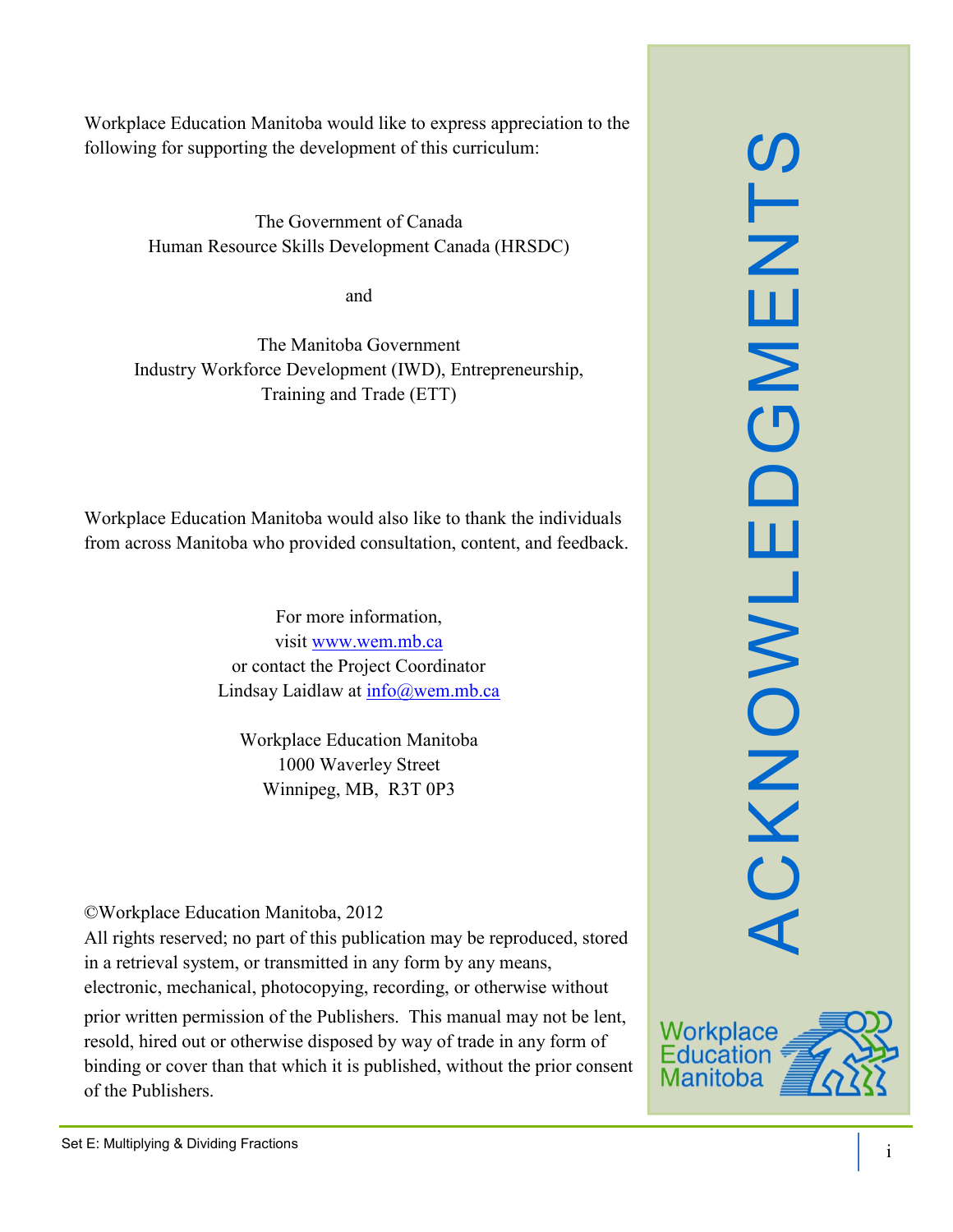## **INTRODUCTION**

#### **What is Numeracy: The Basics Workbook?**

This workbook is intended to accompany Workplace Education Manitoba's (WEM) Numeracy: The Basics Video Series, a set of 50 videos that explain essential numeracy concepts.

The refresher videos cover 25 critical numeracy topics, each broken into concept and practice.

The video series and accompanying downloadable workbooks can be found on the WEM website at [http://www.wem.mb.ca/learning\\_on\\_demand.aspx](http://www.wem.mb.ca/learning_on_demand.aspx)

These Numeracy: The Basics workbooks provide an opportunity for additional skill-building practice.

#### **Numeracy: The Basics topics are:**

- Order of Operations 1
- Order of Operations 2
- Adding & Subtracting Fractions 1
- Adding & Subtracting Fractions 2
- Multiplying & Dividing Fractions
- $\bullet$  Mixed & Improper Fractions
- Operations with Mixed Fractions 1
- Operations with Mixed Fractions 2
- Operations with Mixed Fractions 3
- Adding & Subtracting Decimals
- Multiplying Decimals
- Dividing Decimals
- Order of Operations & Decimals
- Decimals, Fractions & Percent 1
- Decimals, Fractions & Percent 2
- Imperial Conversions
- Metric Conversions
- Metric and Imperial Conversions
- Geometry  $1 -$  Perimeter
- Geometry  $2 Area$
- Geometry 3- Volume
- Solving Equations 1
- Solving Equations 2
- Ratio & Proportion
- Averages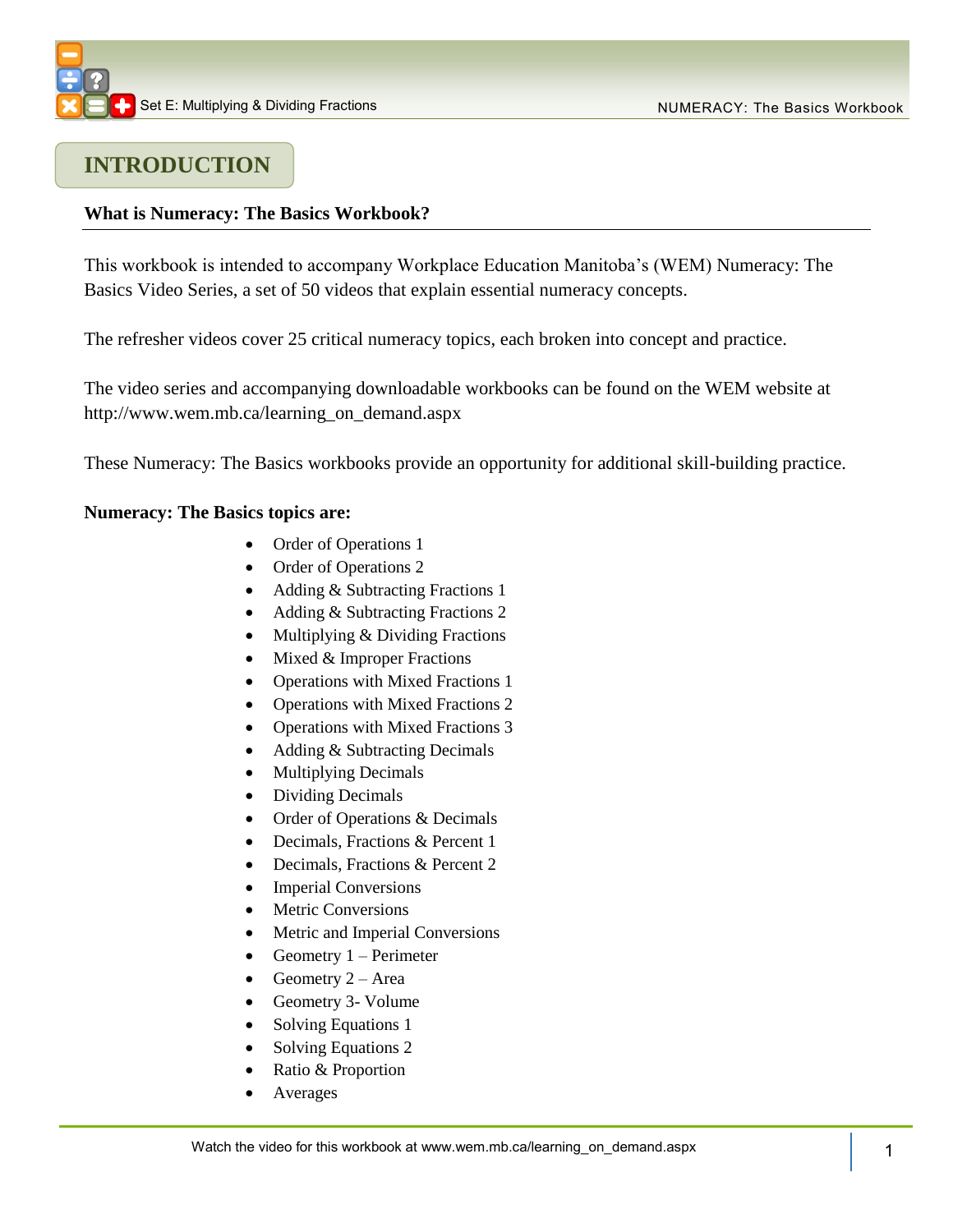## **MULTIPLYING & DIVIDING FRACTIONS**

This workbook contains five skill-building practice sections. Solutions can be found at the end of the workbook.

#### **Practice Section A**

Calculate the following. Express your answer in lowest terms.

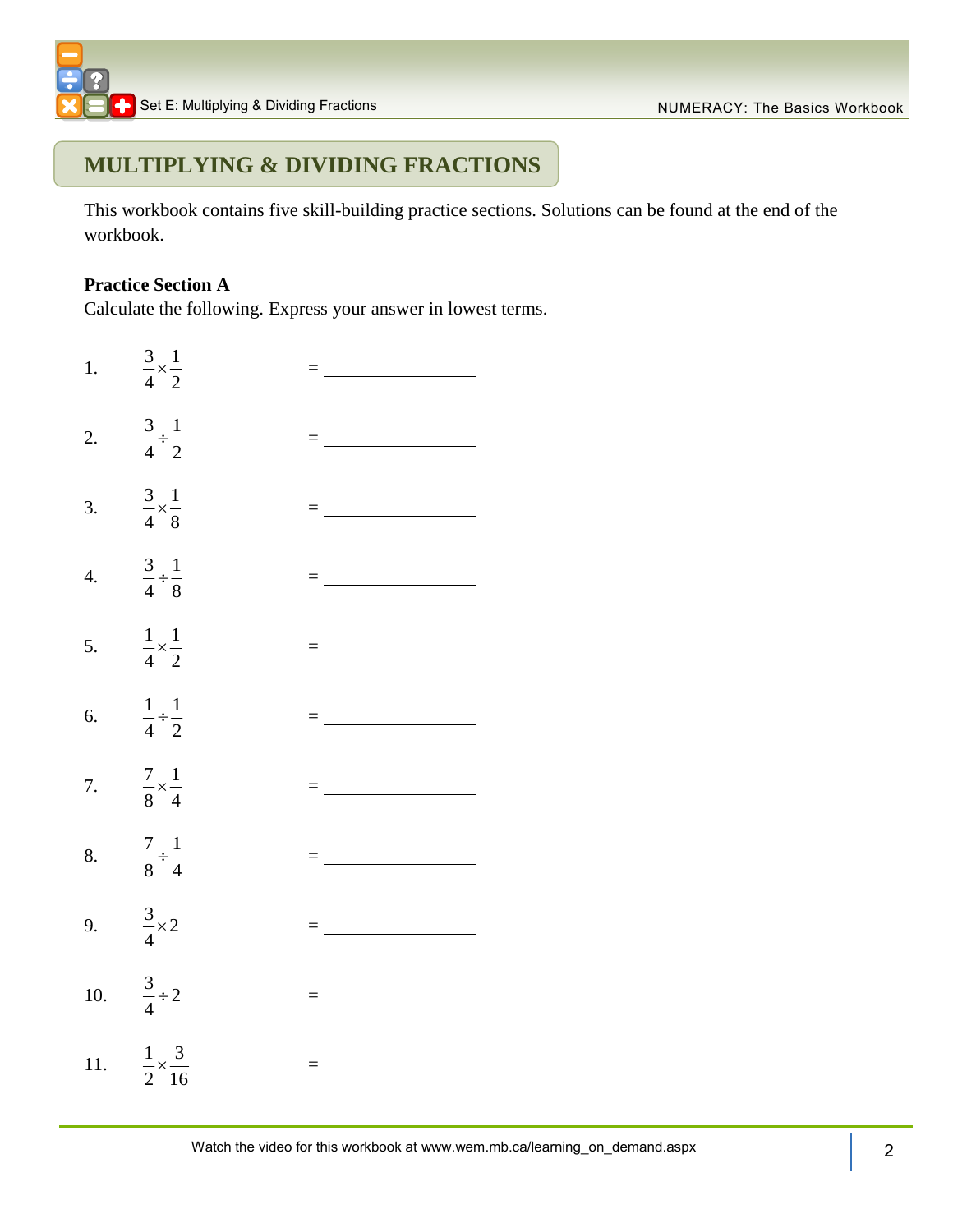| NUMERACY: The Basics Workbook |  |  |  |
|-------------------------------|--|--|--|
|-------------------------------|--|--|--|

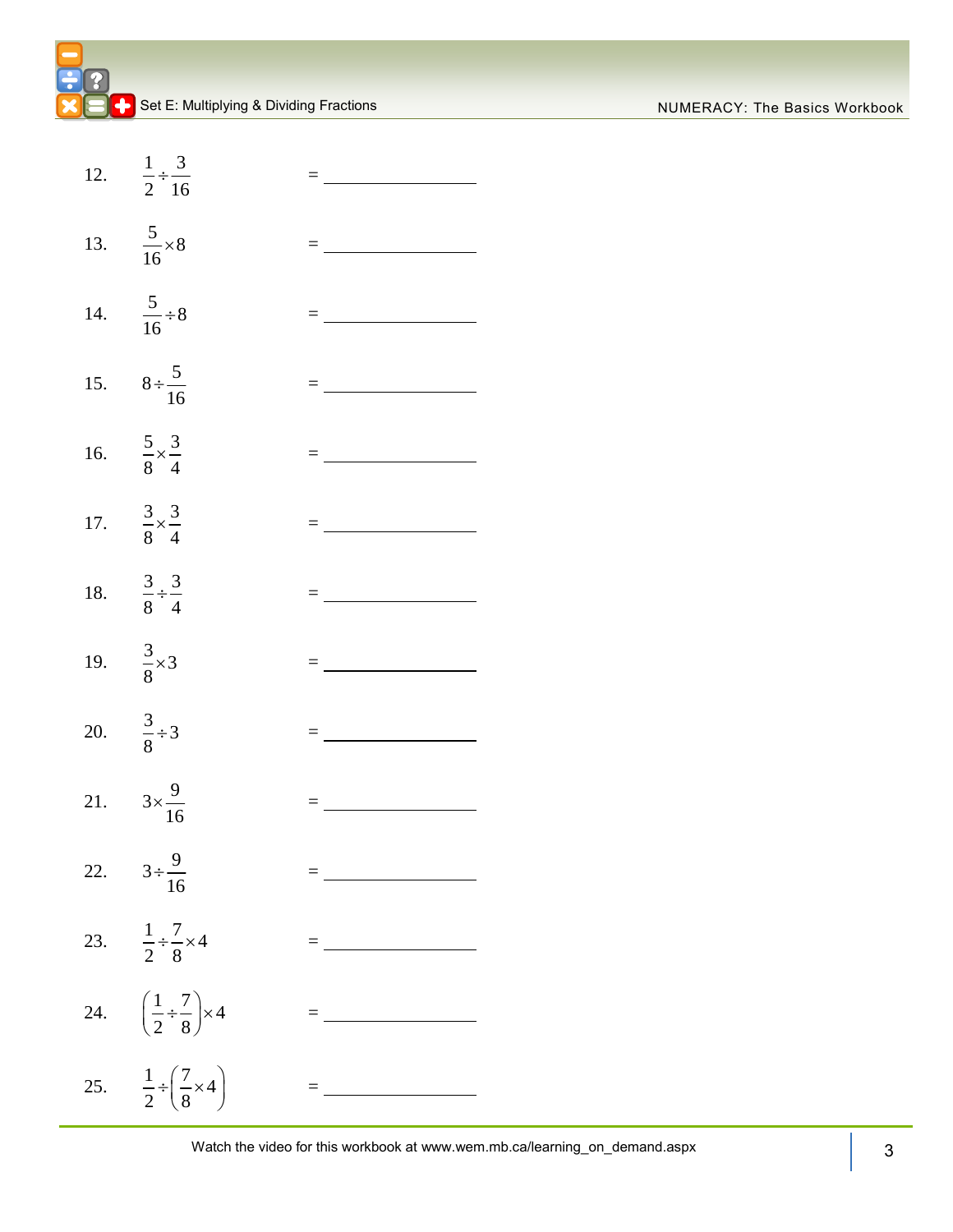#### **Practice Section B**

Calculate the following. Express your answer in lowest terms.

| 1.  | $\frac{1}{2} \times \frac{3}{16} \div \frac{3}{4}$            |
|-----|---------------------------------------------------------------|
| 2.  | $\frac{1}{2} \div \frac{7}{8} \div \frac{3}{4}$               |
| 3.  | $\frac{9}{16} \div \frac{1}{2} \times \frac{5}{8}$            |
| 4.  | $\frac{3}{4} \times \frac{5}{8} \div \frac{1}{4}$             |
| 5.  | $\frac{3}{4} \div \frac{7}{8} \times \frac{1}{4}$             |
| 6.  | $\frac{13}{16} \div \frac{3}{4} \times \frac{1}{8}$           |
| 7.  | $\frac{15}{16} \div \frac{1}{4} \div \frac{1}{2}$             |
| 8.  | $\frac{3}{8} \div \frac{3}{4} \times \frac{5}{16}$            |
| 9.  | $\frac{3}{8} \div \frac{1}{8} \div \frac{1}{2}$               |
| 10. | $\frac{9}{32} \div \frac{9}{16} \times \frac{1}{4}$           |
| 11. | $\frac{11}{16} \div \frac{3}{8} \times \frac{1}{16}$          |
| 12. | $\frac{3}{16} \times 4 \div \frac{1}{2}$                      |
| 13. | $rac{3}{16} \div \left(\frac{1}{4} \times \frac{1}{2}\right)$ |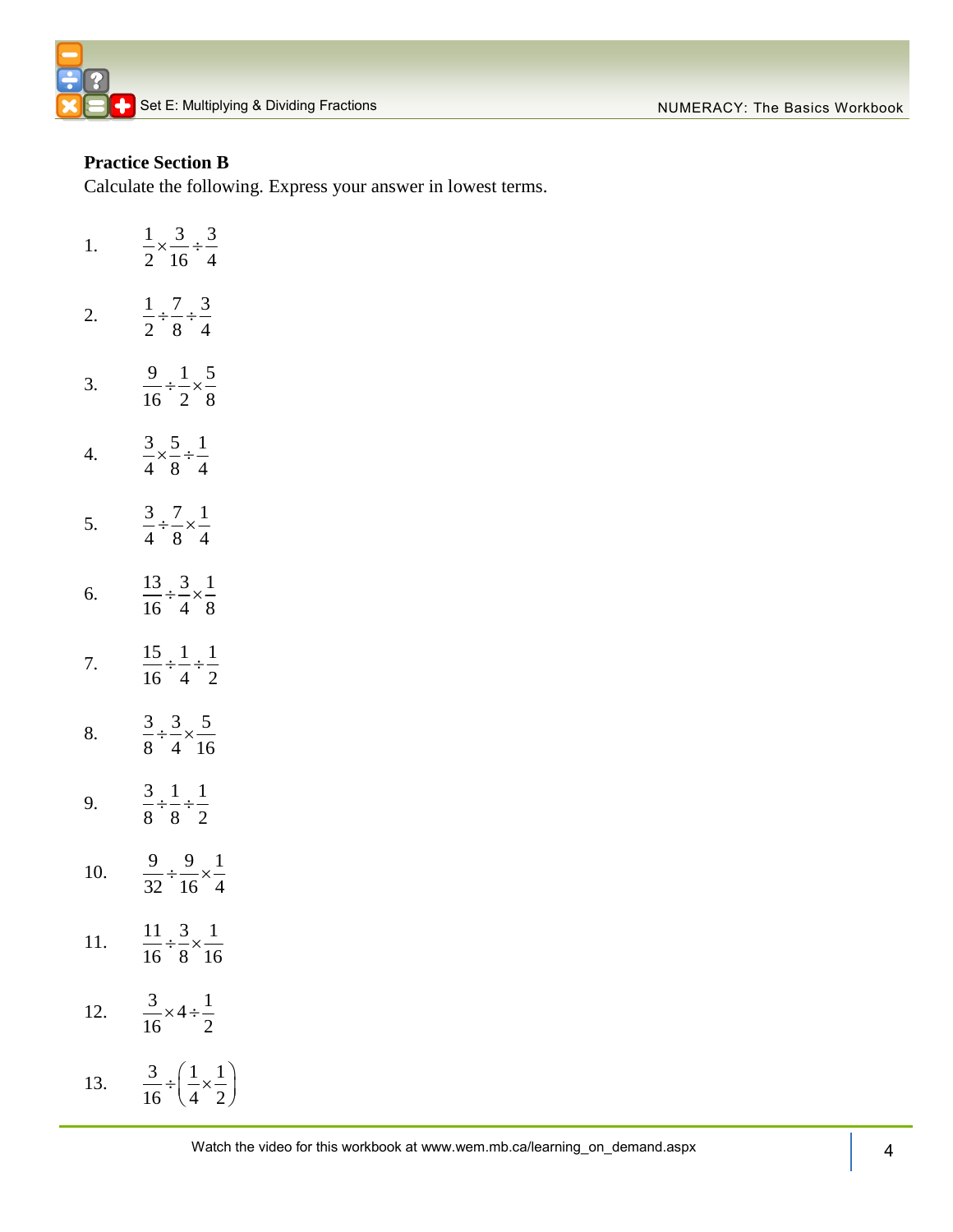| 14. | $rac{3}{8} \div \left(\frac{3}{4} \times \frac{5}{16}\right)$                       |
|-----|-------------------------------------------------------------------------------------|
| 15. | $8 \div \left( \frac{9}{16} \times \frac{1}{4} \right)$                             |
| 16. | $rac{5}{16} \div \left(\frac{3}{8} \times \frac{1}{4}\right)$                       |
| 17. | $rac{3}{8} \div \frac{3}{4} \div \frac{5}{32} \div \frac{1}{2}$                     |
| 18. | $\frac{9}{16} \times \frac{1}{2} \div \frac{3}{32} \times \frac{1}{8}$              |
| 19. | $\frac{9}{16} \times \left(\frac{1}{2} \div \frac{3}{32}\right) \times \frac{1}{8}$ |
| 20. | $rac{3}{4} \div \left(\frac{3}{4} \times \frac{5}{8}\right) \div 4$                 |

#### **Practice Section C**

Calculate the following. Express your answer in lowest terms.  
\n1. 
$$
\frac{3}{8} - \frac{1}{16} + \frac{1}{4} + \frac{5}{8} - \frac{7}{16} - \frac{1}{4} + \frac{3}{4} + \frac{1}{8} - \frac{3}{4} + \frac{1}{32} - \frac{5}{16} + \frac{1}{4} + \frac{3}{8} - \frac{1}{2}
$$
\n2. 
$$
\frac{3}{8} - \frac{1}{16} + \frac{1}{4} - \left(\frac{5}{8} - \frac{7}{16}\right) - \left(\frac{1}{4} - \frac{3}{4}\right) + \frac{1}{8}
$$
\n
$$
= \frac{3}{16}
$$
\n3. 
$$
\frac{3}{8} - \left(\frac{3}{4} - \frac{1}{2}\right) + \frac{1}{16} - \left(\frac{5}{32} - \frac{7}{16} + \frac{1}{4} - \frac{3}{8}\right)
$$
\n
$$
= \frac{3}{16}
$$
\n4. 
$$
\left(\frac{15}{16} - \frac{3}{4} + \frac{1}{8}\right) + \left[\frac{3}{4} - \left(\frac{3}{16} - \frac{1}{2}\right) + \frac{3}{4} - \left(\frac{1}{8} - \frac{1}{2}\right)\right] = \frac{3}{16}
$$
\n5. 
$$
\frac{3}{4} + \left[\frac{1}{2} - \left(\frac{1}{2} + \frac{3}{8}\right) - \left(\frac{3}{4} - \frac{9}{16}\right)\right] - \left(\frac{3}{8} + \frac{3}{4} - \frac{1}{2}\right) + \frac{1}{16} + \frac{3}{4} - \left(-\frac{3}{16} - \frac{1}{2}\right)
$$
\n
$$
= \frac{3}{16}
$$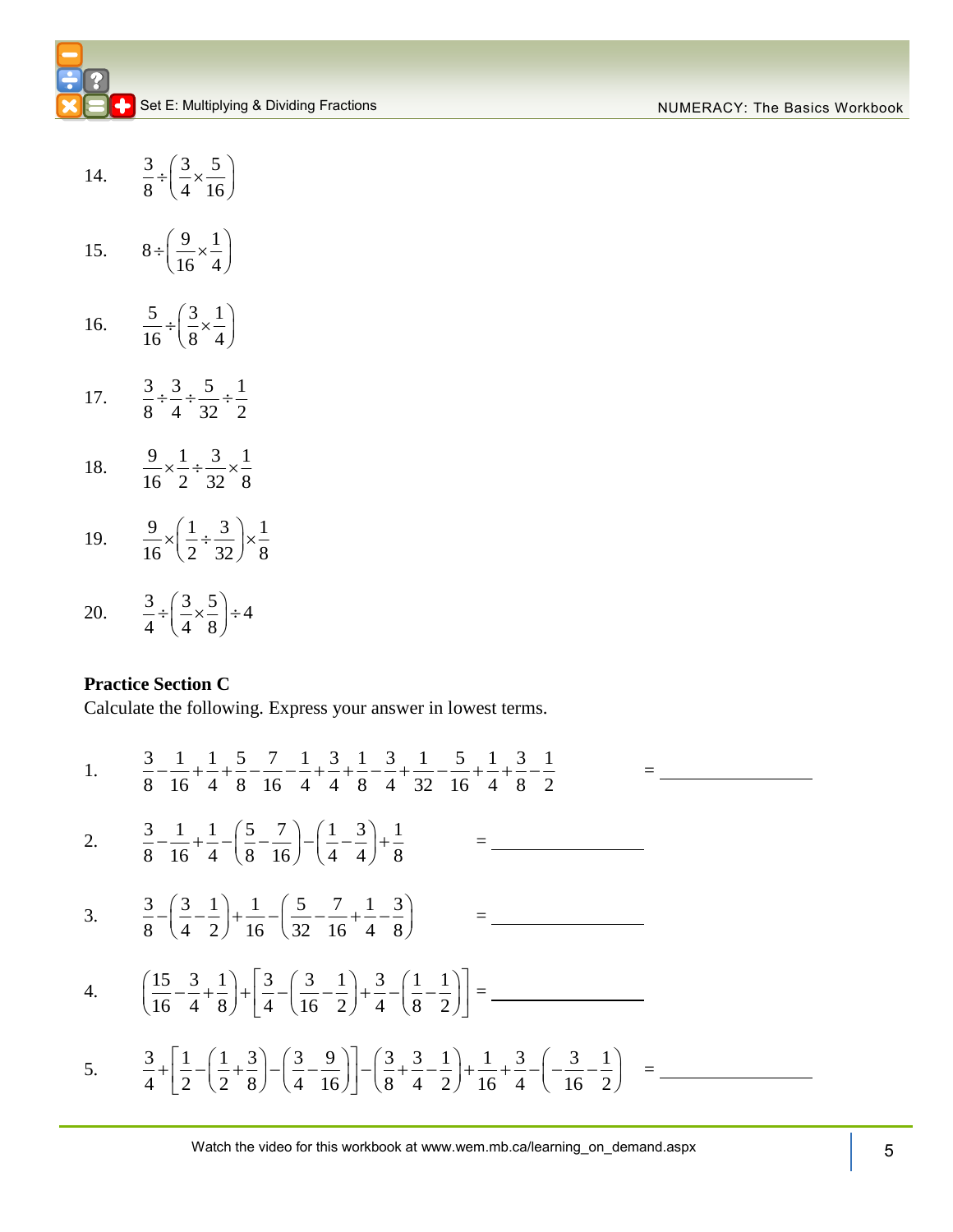

#### **Practice Section D**

In this section, solutions for the practice questions contain commonly-made errors. For each question, circle the error(s) and give a correct solution.

1.

$$
\frac{5}{8} - \left(\frac{7}{16} - \frac{22}{32}\right) - \frac{3}{4}
$$
\n
$$
= \frac{5}{8} \left(\frac{4}{4}\right) - \left(\frac{7}{16} \left(\frac{2}{2}\right) - \frac{22}{32}\right) - \frac{3}{4} \left(\frac{8}{8}\right)
$$
\n
$$
= \frac{20}{32} - \left(\frac{14}{32} - \frac{22}{32}\right) - \frac{21}{32}
$$
\n
$$
= \frac{20}{32} - \left(\frac{8}{32}\right) - \frac{21}{32}
$$
\n
$$
= \frac{20}{32} - \frac{8}{32} - \frac{21}{32}
$$
\n
$$
= -\frac{9}{32}
$$

 $=$ 

#### **Practice Section E**

 $=$ 

Challenge Question. If you can do this one, then you get an  $A^+$ .  $\odot$ 

Calculate the answer to each of the questions below by following the 'rules' of fractions. Give your answer in lowest terms.

answer in lowest terms.  
\n
$$
\left\{\left(\frac{3}{4} - \frac{15}{16} - \frac{1}{8}\right) + \left[\frac{3}{4} - \left(\frac{3}{16} - \frac{1}{2}\right) + \frac{3}{4} - \left(\frac{1}{8} - \frac{1}{2}\right)\right]\right\} - \left[\frac{1}{2} - \left(\frac{1}{4} - \frac{7}{16}\right) - \left(\frac{5}{32} - \frac{7}{8}\right)\right] + \left[\frac{5}{32} - \left(\frac{1}{4} - \frac{1}{2}\right)\right]
$$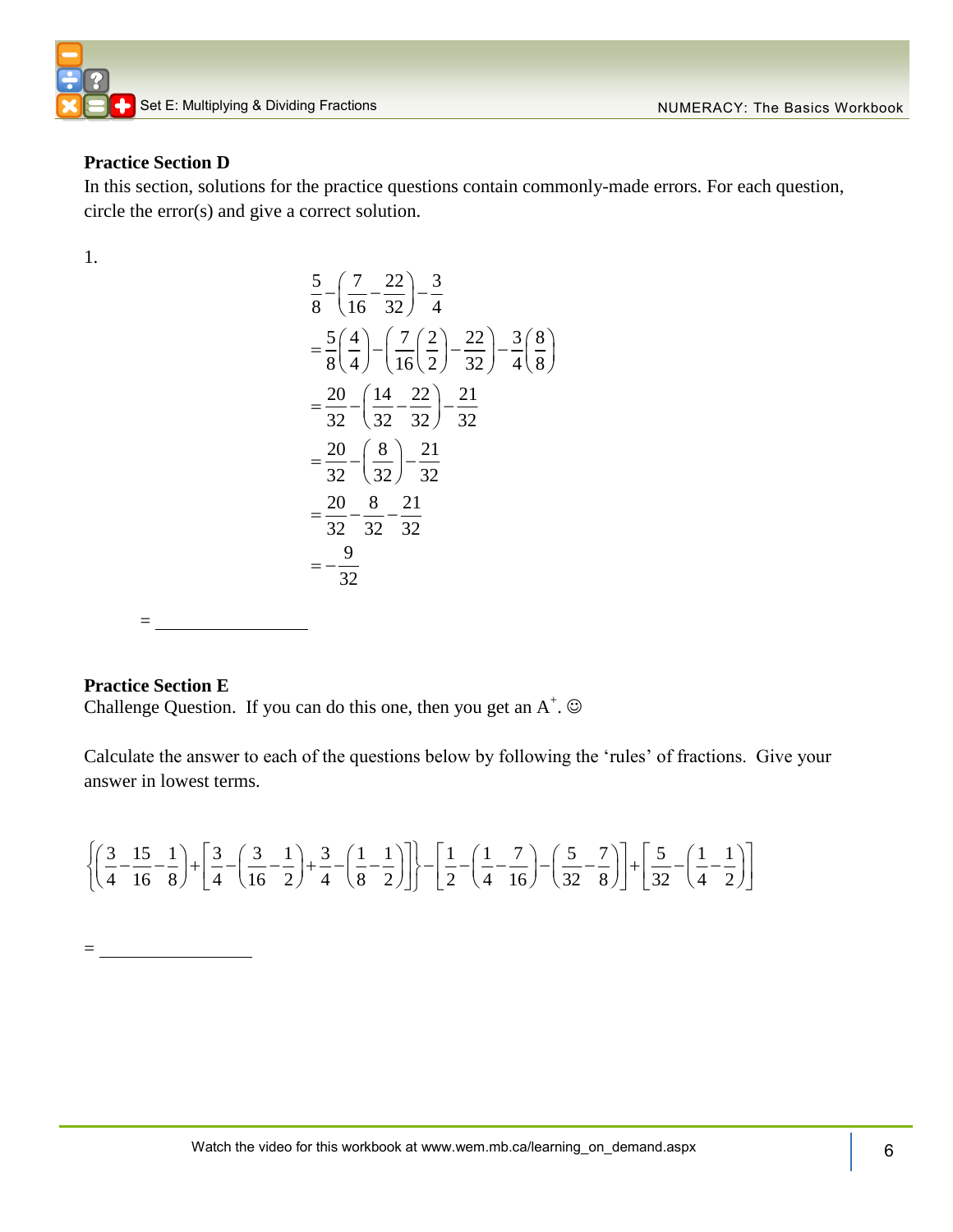NUMERACY: The Basics Workbook

# SOLUTIONS

## Set E

Multiplying & Dividing Fractions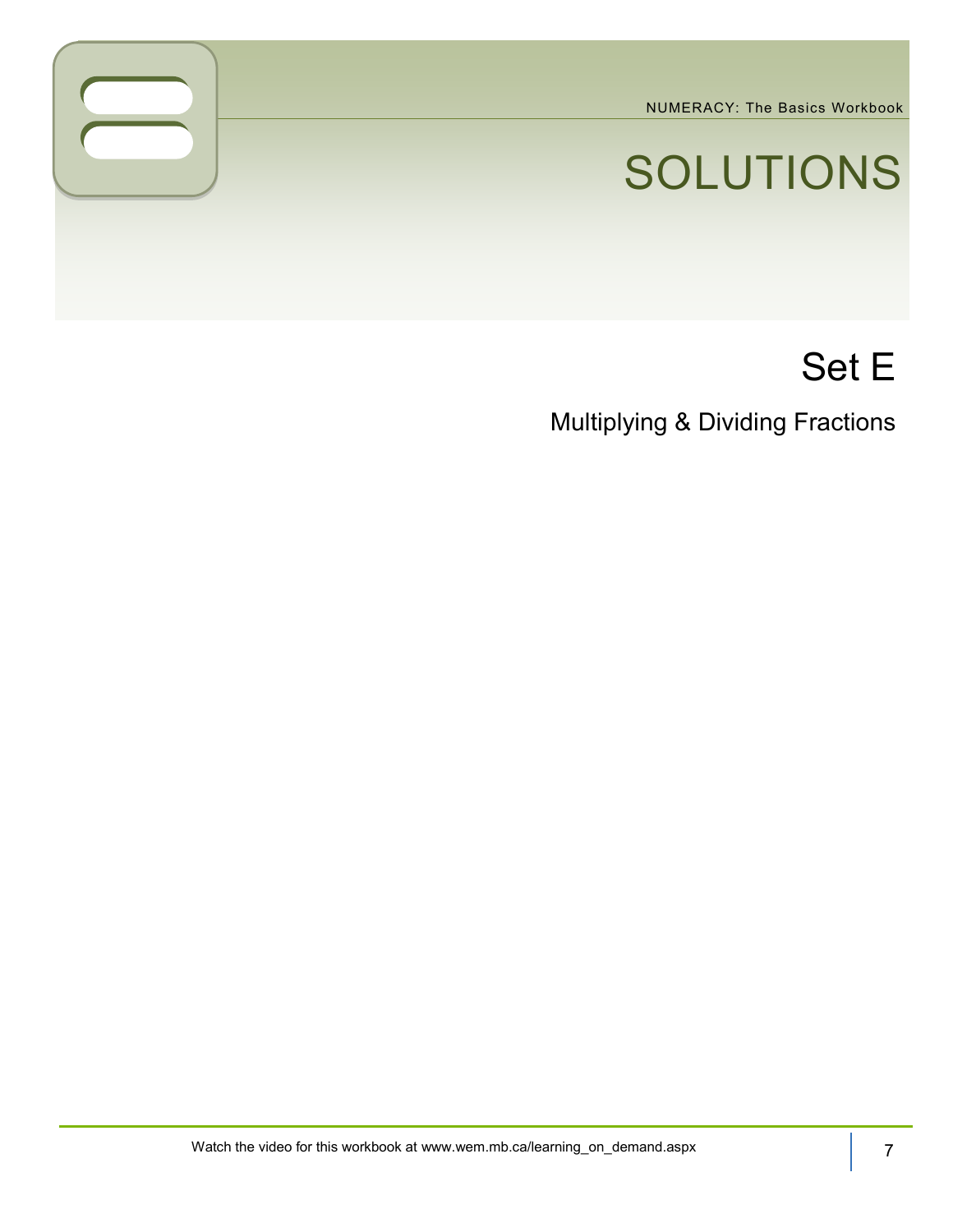## **MULTIPLYING & DIVIDING FRACTIONS**

#### **Practice Section A**

| 1. | Solution:<br>$rac{3}{4} \times \frac{1}{2}$<br>$=\frac{3\times1}{4\times2}$<br>$=\frac{3}{8}$  | 4. | Solution:<br>$\frac{3}{4} \div \frac{1}{8}$<br>$=\frac{3}{4} \times \frac{8}{1}$<br>$=\frac{3\times8}{4\times1}$                                     |
|----|------------------------------------------------------------------------------------------------|----|------------------------------------------------------------------------------------------------------------------------------------------------------|
| 2. | Solution:<br>$\frac{3}{4} \div \frac{1}{2}$<br>$\frac{3}{4} \times \frac{2}{1}$                |    | $=\frac{24}{4}$<br>$= 6$                                                                                                                             |
|    | $=\frac{3\times2}{4\times1}$<br>$=\frac{6}{4}$<br>$=\frac{3}{2}$                               | 5. | Solution:<br>$rac{1}{4} \times \frac{1}{2}$<br>$=\frac{1\times1}{4\times2}$<br>$=\frac{1}{8}$                                                        |
| 3. | Solution:<br>$rac{3}{4} \times \frac{1}{8}$<br>$=\frac{3\times1}{4\times8}$<br>$=\frac{3}{32}$ | 6. | Solution:<br>$\frac{1}{4} \div \frac{1}{2}$<br>$=\frac{1}{4} \times \frac{2}{1}$<br>$=\frac{1\times2}{4\times1}$<br>$=\frac{2}{4}$<br>$=\frac{1}{2}$ |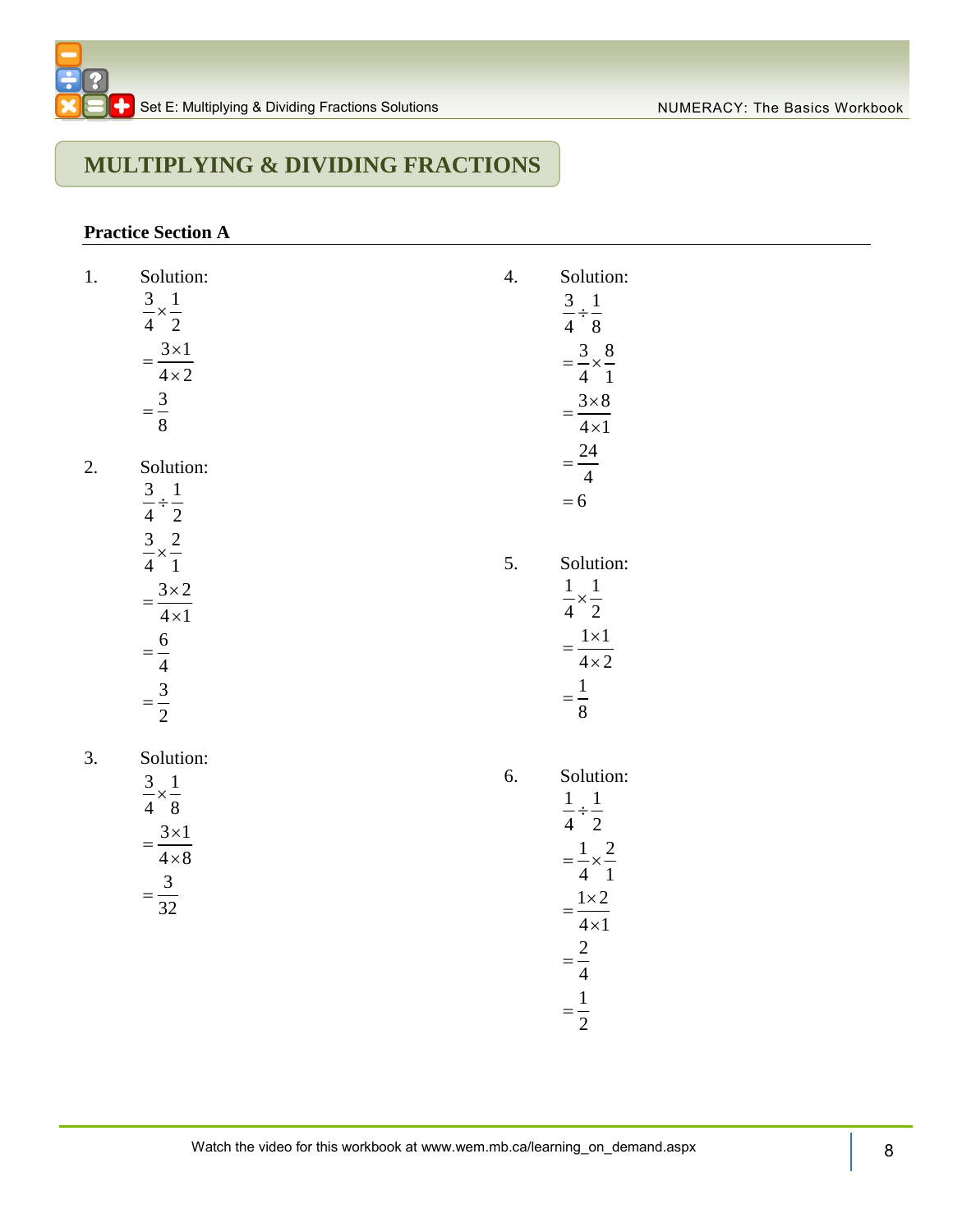| 7. | Solution:                         | 10. | Solution:                          |
|----|-----------------------------------|-----|------------------------------------|
|    |                                   |     |                                    |
|    | $rac{7}{8} \times \frac{1}{4}$    |     | $=\frac{3}{4} \div \frac{2}{1}$    |
|    |                                   |     |                                    |
|    | $=\frac{7\times1}{8\times4}$      |     | $=\frac{3}{4}\times\frac{1}{2}$    |
|    |                                   |     |                                    |
|    | $=\frac{7}{32}$                   |     | $=\frac{3\times1}{4\times2}$       |
|    |                                   |     | $=\frac{3}{8}$                     |
| 8. | Solution:                         |     |                                    |
|    |                                   |     |                                    |
|    | $\frac{7}{8} \div \frac{1}{4}$    | 11. | Solution:                          |
|    |                                   |     |                                    |
|    | $=\frac{7}{8} \times \frac{4}{1}$ |     | $rac{1}{2} \times \frac{3}{16}$    |
|    |                                   |     |                                    |
|    | $=\frac{28}{8}$                   |     | $=\frac{1\times3}{2\times16}$      |
|    |                                   |     |                                    |
|    | $=\frac{14}{4}$                   |     | $=\frac{3}{32}$                    |
|    | $=\frac{7}{2}$                    |     |                                    |
|    |                                   | 12. | Solution:                          |
|    |                                   |     |                                    |
| 9. | Solution:                         |     | $\frac{1}{2} \div \frac{3}{16}$    |
|    |                                   |     |                                    |
|    | $\frac{3}{4} \times 2$            |     | $=\frac{1}{2} \times \frac{16}{3}$ |
|    | $=\frac{3}{4} \times \frac{2}{1}$ |     |                                    |
|    |                                   |     | $=\frac{1\times16}{2\times3}$      |
|    | $=\frac{3\times2}{4\times1}$      |     |                                    |
|    |                                   |     | $=\frac{16}{6}$                    |
|    | $=\frac{6}{4}$<br>$=\frac{3}{2}$  |     | $=\frac{8}{3}$                     |
|    |                                   |     |                                    |
|    |                                   |     |                                    |
|    |                                   |     |                                    |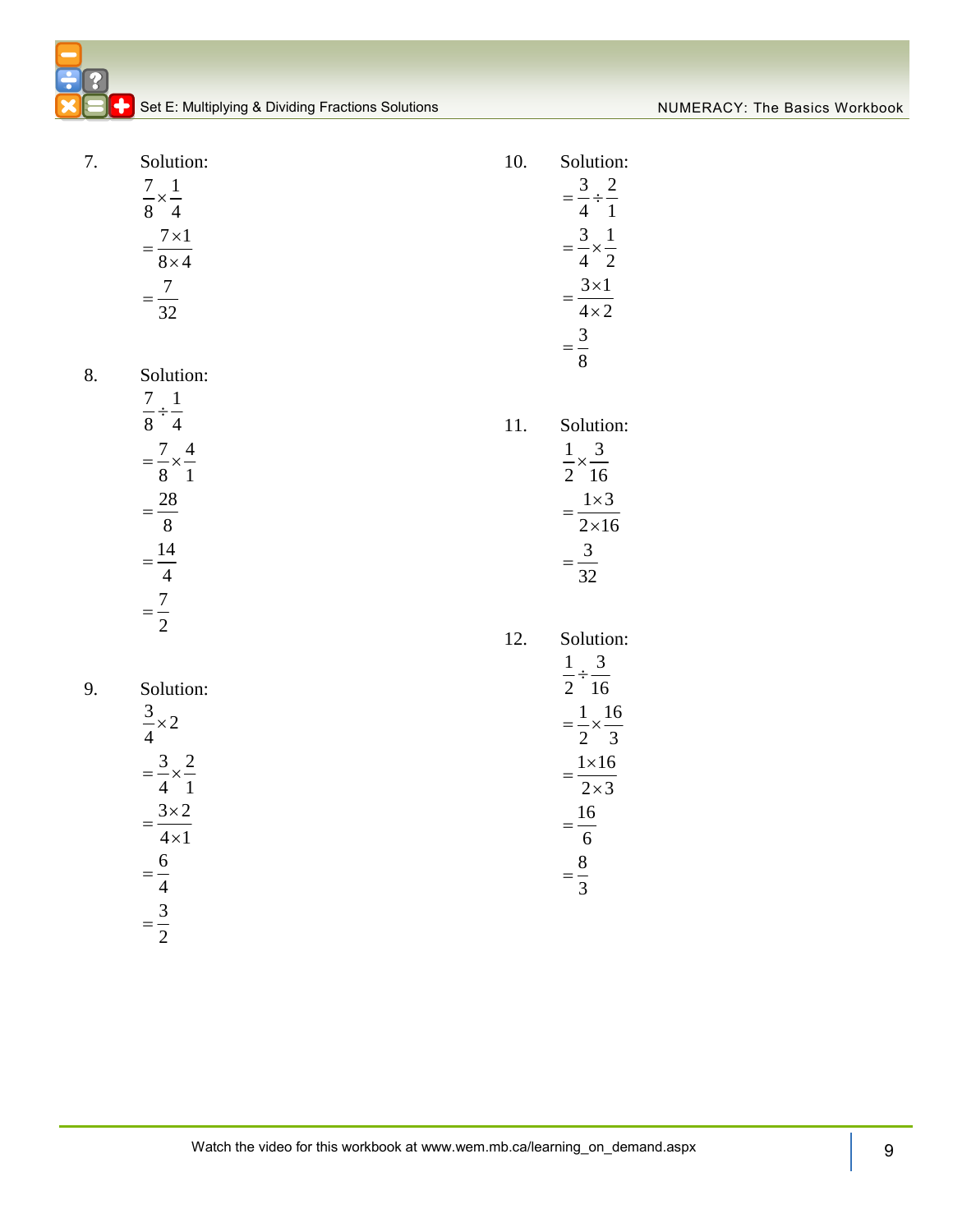| 13. | Solution:<br>$rac{5}{16} \times 8$<br>$=\frac{5}{16} \times \frac{8}{1}$<br>$=\frac{5\times8}{16\times1}$                                             | 16. | Solution:<br>$rac{5}{8} \times \frac{3}{4}$<br>$=\frac{5\times3}{8\times4}$<br>$=\frac{15}{32}$                                                        |
|-----|-------------------------------------------------------------------------------------------------------------------------------------------------------|-----|--------------------------------------------------------------------------------------------------------------------------------------------------------|
|     | $=\frac{40}{16}$<br>$=\frac{20}{8}$<br>$=\frac{10}{4}$<br>= $\frac{5}{2}$                                                                             | 17. | Solution:<br>$\frac{3}{8} \times \frac{3}{4}$<br>$=\frac{3\times3}{8\times4}$<br>$=\frac{9}{32}$                                                       |
| 14. | Solution:<br>$\frac{5}{16} \div 8$<br>$=\frac{5}{16} \times \frac{1}{8}$<br>$=\frac{5\times1}{16\times8}$<br>$=\frac{5}{128}$                         | 18. | Solution:<br>$\frac{3}{8} \div \frac{3}{4}$<br>$=\frac{3}{8} \times \frac{4}{3}$<br>$=\frac{3\times4}{8\times3}$<br>$=\frac{12}{24}$<br>$=\frac{1}{2}$ |
| 15. | Solution:<br>$8 \div \frac{5}{16}$<br>$=\frac{8}{1} \times \frac{16}{5}$<br>$=\frac{8\times16}{1}$<br>$\overline{1\times 5}$<br>$=\frac{128}{1}$<br>5 |     |                                                                                                                                                        |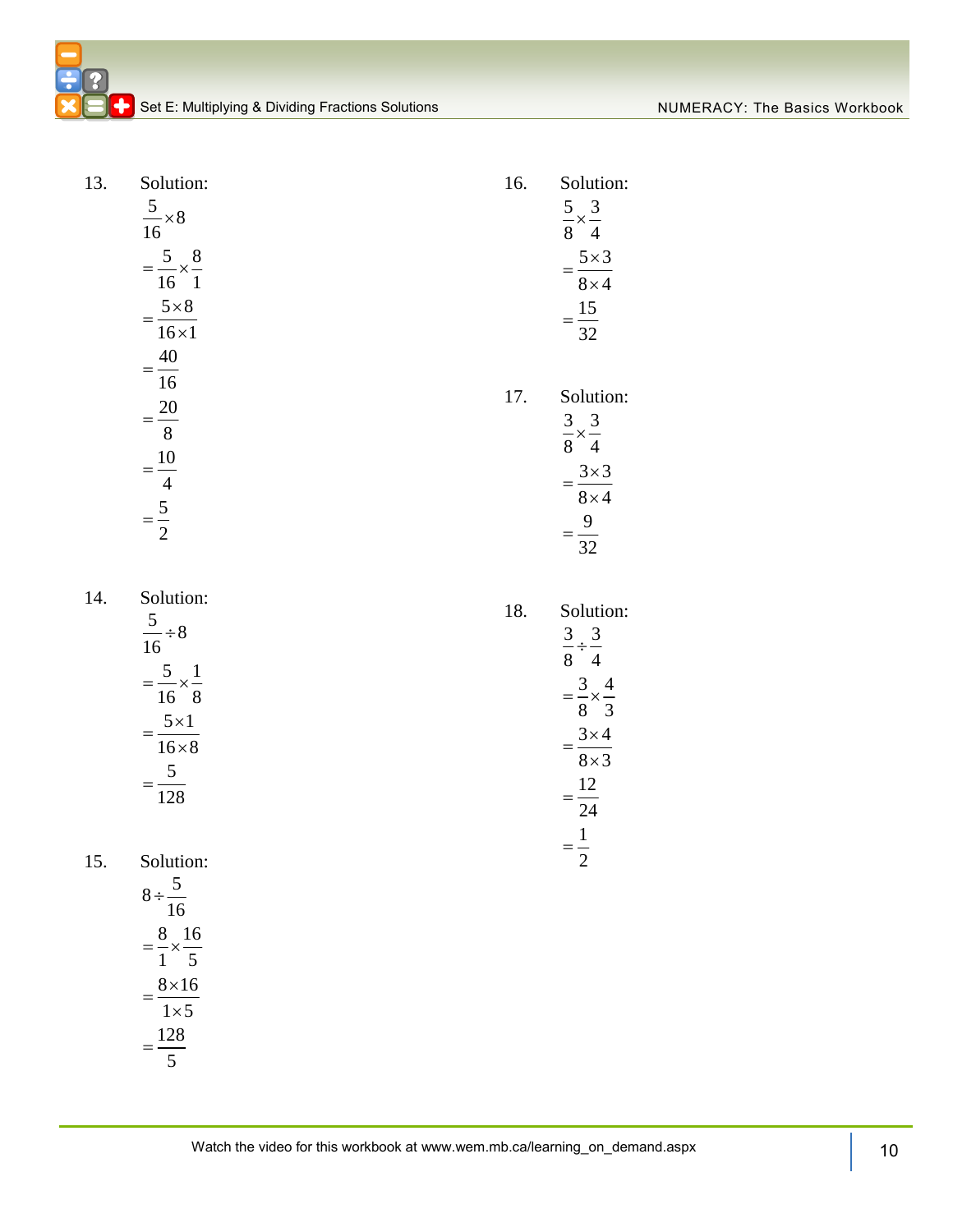19.

20.

 $21.$ 

| Solution:                                        | 22. | Solution:                                                                |
|--------------------------------------------------|-----|--------------------------------------------------------------------------|
| $\frac{3}{8} \times 3$                           |     | $3 \div \frac{9}{16}$                                                    |
| $=\frac{3}{8} \times \frac{3}{1}$                |     | $=\frac{3}{1} \div \frac{9}{16}$                                         |
| $=\frac{3\times3}{8\times1}$                     |     | $=\frac{3}{1}\times\frac{16}{9}$                                         |
| $=\frac{9}{8}$                                   |     | $=\frac{(1)\cancel{3}}{1} \times \frac{16}{(3)\cancel{9}}$               |
| Solution:                                        |     | $=\frac{16}{3}$                                                          |
| $\frac{3}{8} \div 3$                             | 23. | Solution:                                                                |
| $=\frac{3}{8} \times \frac{1}{3}$                |     | $rac{1}{2} \div \frac{7}{8} \times 4$                                    |
| $=\frac{3\times1}{8\times3}$                     |     | $=\frac{1}{2}\times\frac{8}{7}\times\frac{4}{1}$                         |
| $=\frac{3}{24}$                                  |     | $=\frac{1}{(1)\cancel{2}}\times\frac{8}{7}\times\frac{(2)\cancel{4}}{1}$ |
| $=\frac{1}{8}$                                   |     | $=\frac{8\times2}{7\times1}$                                             |
|                                                  |     | $=\frac{16}{7}$                                                          |
| Solution:                                        | 24. | Solution:                                                                |
| $3 \times \frac{9}{16}$                          |     | $\left(\frac{1}{2} \div \frac{7}{8}\right) \times 4$                     |
| $=\frac{3}{1} \times \frac{9}{16}$<br>$3\times9$ |     | $=\left(\frac{1}{2}\times\frac{8}{7}\right)\times\frac{4}{1}$            |
| $1\times 16$                                     |     | $=\left(\frac{8}{14}\right)\times\frac{4}{1}$                            |
| $=\frac{27}{16}$                                 |     | $=\frac{8}{(7)\cancel{14}}\times\frac{\cancel{4}(2)}{1}$                 |
|                                                  |     |                                                                          |
|                                                  |     | $=\frac{8\times2}{7\times1}$                                             |
|                                                  |     | $=\frac{16}{7}$                                                          |
|                                                  |     |                                                                          |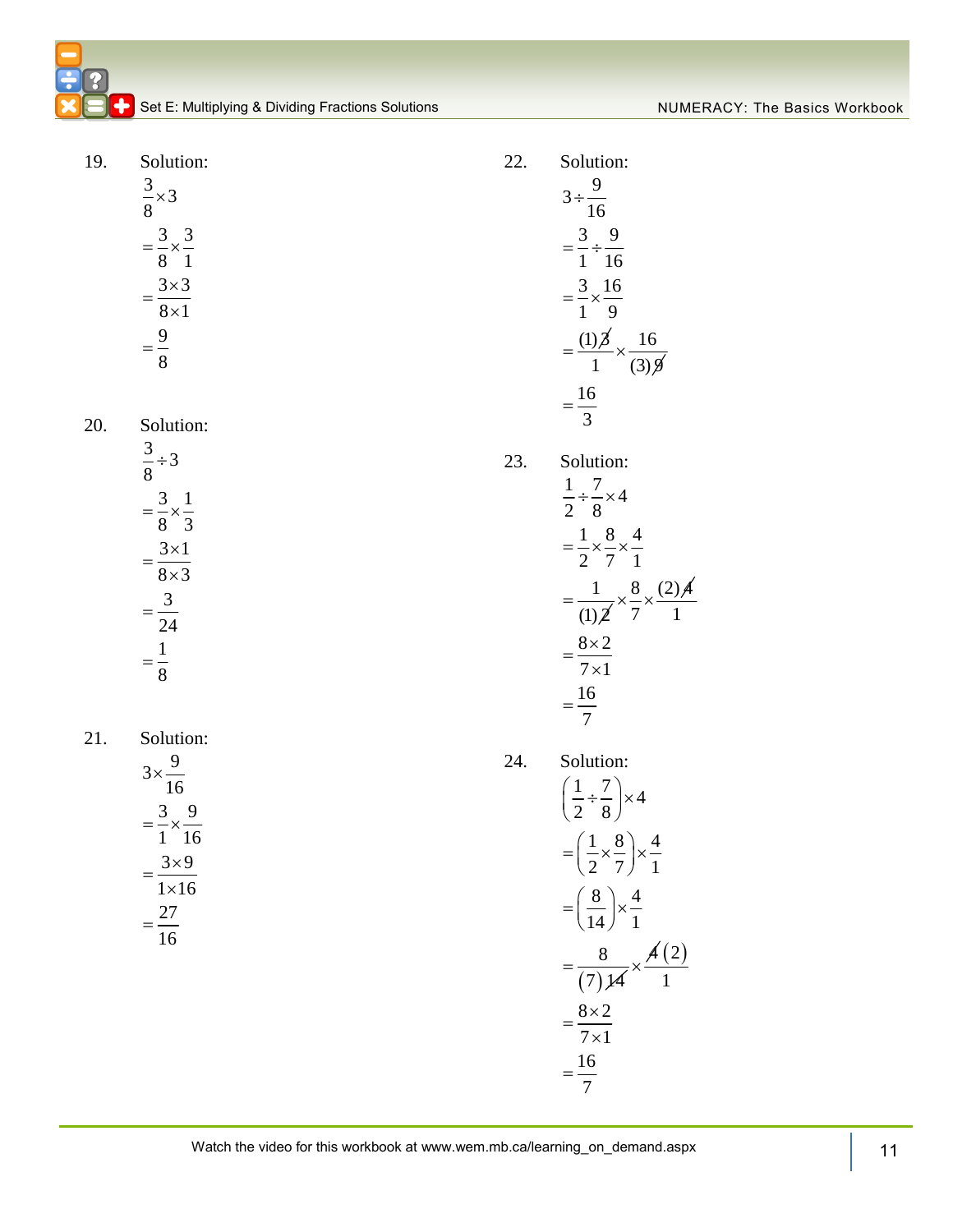25. Solution:

$$
\frac{1}{2} \div \left(\frac{7}{8} \times 4\right)
$$
\n
$$
= \frac{1}{2} \div \left(\frac{7}{(2)\cancel{8}} \times \frac{(1)\cancel{4}}{1}\right)
$$
\n
$$
= \frac{1}{2} \div \left(\frac{7 \times 1}{2 \times 1}\right)
$$
\n
$$
= \frac{1}{2} \div \frac{7}{2}
$$
\n
$$
= \frac{1}{2} \times \frac{2}{7}
$$
\n
$$
= \frac{1}{(1)\cancel{2}} \times \frac{(1)\cancel{2}}{7}
$$
\n
$$
= \frac{1}{7}
$$

#### **Practice Section B**

| 1. | Solution:                                                                 | 2. | Solution:                                                    |
|----|---------------------------------------------------------------------------|----|--------------------------------------------------------------|
|    | $1 \quad 3 \quad 3$<br>$\frac{1}{2} \times \frac{1}{16} \div \frac{1}{4}$ |    | $\overline{7}$<br>- 3<br>$\frac{1}{2} \div \frac{7}{8} \div$ |
|    | $\overline{3}$<br>$\overline{4}$<br>$=-x-x-$                              |    | - 8<br>$\overline{4}$<br>$=-x-x-$                            |
|    | $2\;16\;3$                                                                |    | 2 7 3<br>8                                                   |
|    | $=\frac{1}{2} \times$                                                     |    | $\times -$<br>3                                              |
|    | $1 \times 1 \times 1$<br>$2 \times 4 \times 1$                            |    | $1 \times 8 \times 2$<br>$1 \times 7 \times 3$               |
|    |                                                                           |    | 16                                                           |
|    | 8                                                                         |    | 21                                                           |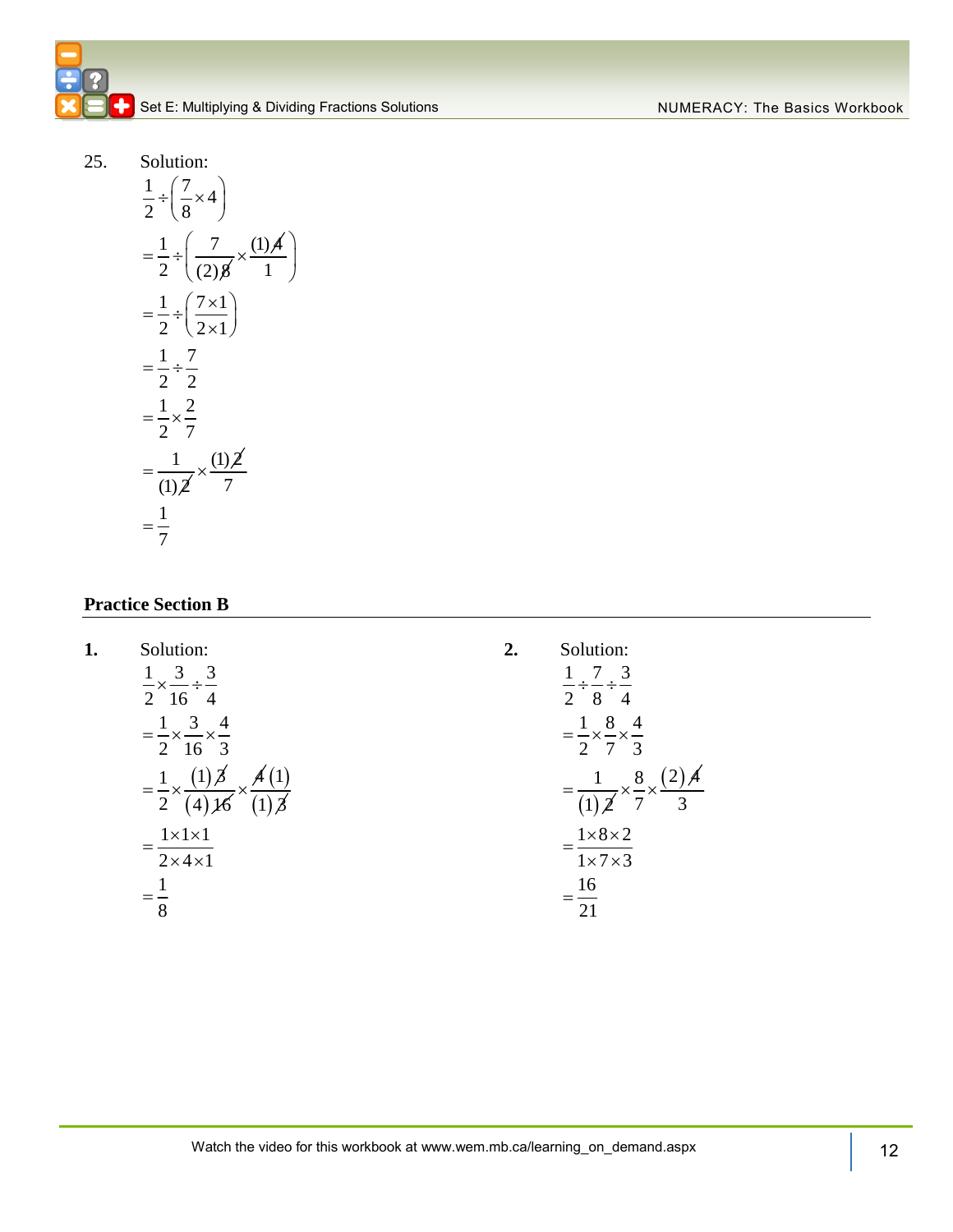**3.** Solution:

$$
\frac{9}{16} \div \frac{1}{2} \times \frac{5}{8}
$$
  
=  $\frac{9}{16} \times \frac{2}{1} \times \frac{5}{8}$   
=  $\frac{9}{16} \times \frac{(1)\cancel{2}}{1} \times \frac{5}{(4)\cancel{8}}$   
=  $\frac{9 \times 1 \times 5}{16 \times 1 \times 4}$   
=  $\frac{45}{64}$ 

**4.** Solution:  $\frac{3}{1} \times \frac{5}{2} \div \frac{1}{4}$ 

$$
\frac{4 \times 8}{4 \times 8} = \frac{3}{4} \times \frac{5}{8} \times \frac{4}{1}
$$
  
= 
$$
\frac{3}{(1)} \times \frac{5}{8} \times \frac{(1)}{1}
$$
  
= 
$$
\frac{3 \times 5 \times 1}{1 \times 8 \times 1}
$$
  
= 
$$
\frac{15}{8}
$$

**5.** Solution:

$$
\frac{3}{4} \div \frac{7}{8} \times \frac{1}{4}
$$
\n
$$
= \frac{3}{4} \times \frac{8}{7} \times \frac{1}{4}
$$
\n
$$
= \frac{3}{(1)\cancel{4}} \times \frac{(2)\cancel{8}}{7} \times \frac{1}{4}
$$
\n
$$
= \frac{3 \times 2 \times 1}{1 \times 7 \times 4}
$$
\n
$$
= \frac{6}{28}
$$
\n
$$
= \frac{3}{14}
$$

**6.** Solution: 13  $(1)$   $\cancel{4}$  $13 \t3 \t1$  $\frac{1}{16}$  +  $\frac{1}{4}$   $\times$   $\frac{1}{8}$  $13^{4}$  1  $\frac{1}{16} \times \frac{1}{3} \times \frac{1}{8}$  $=\frac{13}{16}\times\frac{(1)\cancel{4}}{3}\times\frac{1}{(2)}$  $\div \frac{3}{4} \times \frac{1}{8}$  $=\frac{13}{16} \times \frac{4}{2} \times \frac{1}{6}$  $\frac{77}{3} \times \frac{1}{(2)8}$  $13 \times 1 \times 1$  $\frac{16 \times 3 \times 2}{16 \times 3 \times 2}$ 13 96  $=\frac{13\times1\times1}{16\times3\times2}$  $=$ **7.** Solution:  $\frac{15}{15} \div \frac{1}{15} \div \frac{1}{2}$ 

$$
\frac{16 \div 4}{16 \div 2}
$$
\n
$$
= \frac{15}{16} \times \frac{4}{1} \times \frac{2}{1}
$$
\n
$$
= \frac{15}{(4)\cancel{16}} \times \frac{(1)\cancel{4}}{1} \times \frac{2}{1}
$$
\n
$$
= \frac{15}{(2)\cancel{4}} \times \frac{1}{1} \times \frac{(1)\cancel{2}}{1}
$$
\n
$$
= \frac{15 \times 1 \times 1}{2 \times 1 \times 1}
$$
\n
$$
= \frac{15}{2}
$$

8. Solution:  
\n
$$
\frac{3}{8} \div \frac{3}{4} \times \frac{5}{16}
$$
\n
$$
= \frac{3}{8} \times \frac{4}{3} \times \frac{5}{16}
$$
\n
$$
= \frac{(1)\cancel{3}}{8} \times \frac{(1)\cancel{4}}{(1)\cancel{3}} \times \frac{5}{(4)\cancel{16}}
$$
\n
$$
= \frac{1 \times 1 \times 5}{8 \times 1 \times 4}
$$
\n
$$
= \frac{5}{32}
$$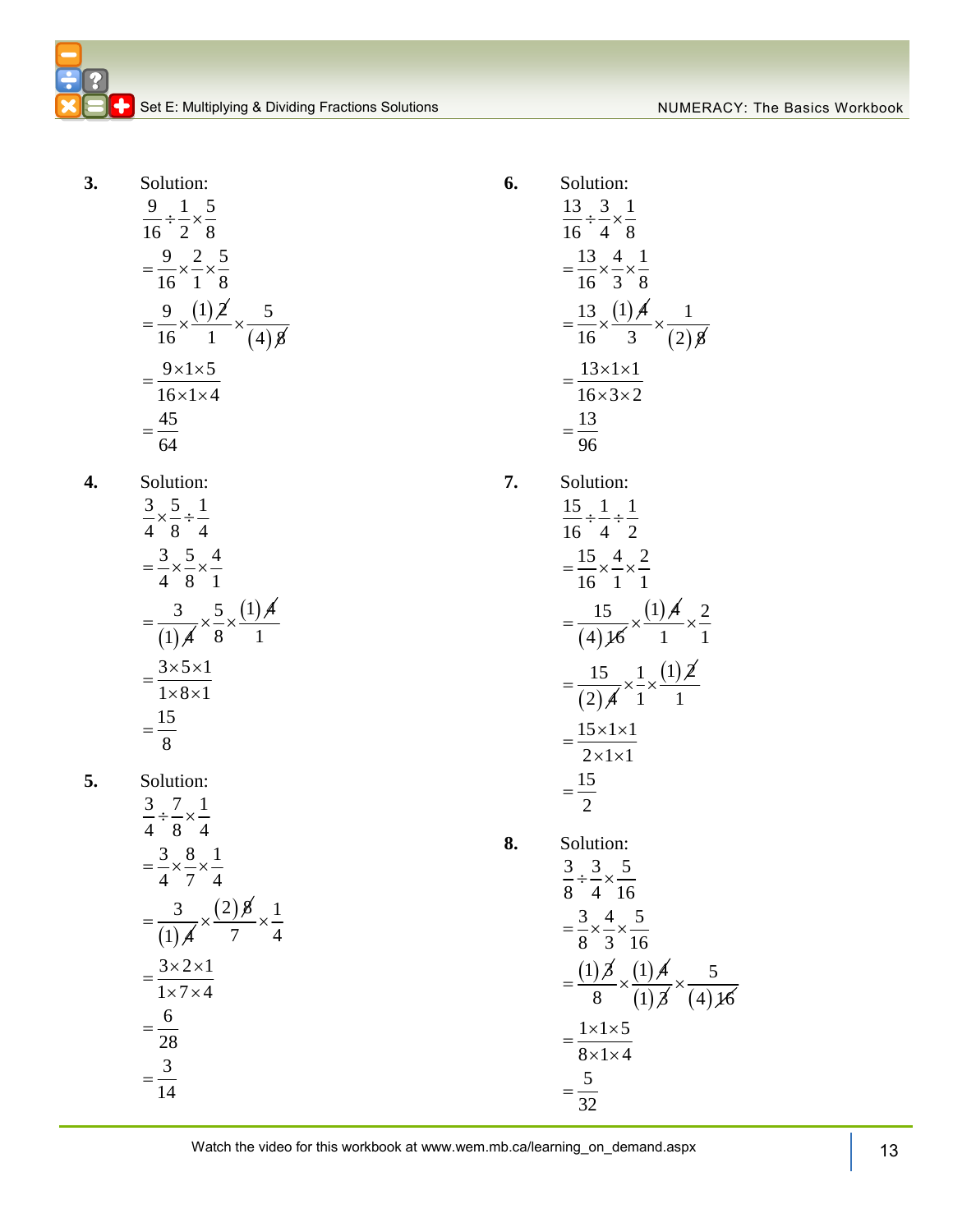9. Solution:  
\n
$$
\frac{3}{8} \div \frac{1}{8} \div \frac{1}{2}
$$
\n
$$
= \frac{3}{8} \times \frac{8}{1} \times \frac{2}{1}
$$
\n
$$
= \frac{3}{(1)8} \times \frac{(1)8}{1} \times \frac{2}{1}
$$
\n
$$
= \frac{3 \times 1 \times 2}{1 \times 1 \times 1}
$$
\n
$$
= \frac{6}{1}
$$
\n
$$
= 6
$$

**10.** Solution:

$$
\frac{9}{32} \div \frac{9}{16} \times \frac{1}{4}
$$
  
=  $\frac{9}{32} \times \frac{16}{9} \times \frac{1}{4}$   
=  $\frac{(1)9}{32} \times \frac{(4)16}{(1)9} \times \frac{1}{(1)4}$   
=  $\frac{1}{(8)32} \times \frac{(1)4}{1} \times \frac{1}{1}$   
=  $\frac{1 \times 1 \times 1}{8 \times 1 \times 1}$   
=  $\frac{1}{8}$ 

**11.** Solution:

$$
\frac{11}{16} \div \frac{3}{8} \times \frac{1}{16}
$$
  
=  $\frac{11}{16} \times \frac{8}{3} \times \frac{1}{16}$   
=  $\frac{11}{(2)\cancel{16}} \times \frac{(1)\cancel{8}}{3} \times \frac{1}{16}$   
=  $\frac{11 \times 1 \times 1}{2 \times 3 \times 16}$   
=  $\frac{11}{96}$ 

Solution:  
\n
$$
\frac{3}{16} \times 4 \div \frac{1}{2}
$$
\n
$$
= \frac{3}{16} \times \frac{4}{1} \times \frac{2}{1}
$$
\n
$$
= \frac{3}{(4)\cancel{16}} \times \frac{(1)\cancel{4}}{1} \times \frac{2}{1}
$$
\n
$$
= \frac{3}{(2)\cancel{4}} \times \frac{1}{1} \times \frac{(1)\cancel{2}}{1}
$$
\n
$$
= \frac{3 \times 1 \times 1}{2 \times 1 \times 1}
$$
\n
$$
= \frac{3}{2}
$$

**13.** Solution:

**12.** 

$$
\frac{3}{16} \div \left(\frac{1}{4} \times \frac{1}{2}\right)
$$
\n
$$
= \frac{3}{16} \div \left(\frac{1}{8}\right)
$$
\n
$$
= \frac{3}{16} \times \frac{8}{1}
$$
\n
$$
= \frac{3}{(2)\cancel{16}} \times \frac{(1)\cancel{8}}{1}
$$
\n
$$
= \frac{3 \times 1}{2 \times 1}
$$
\n
$$
= \frac{3}{2}
$$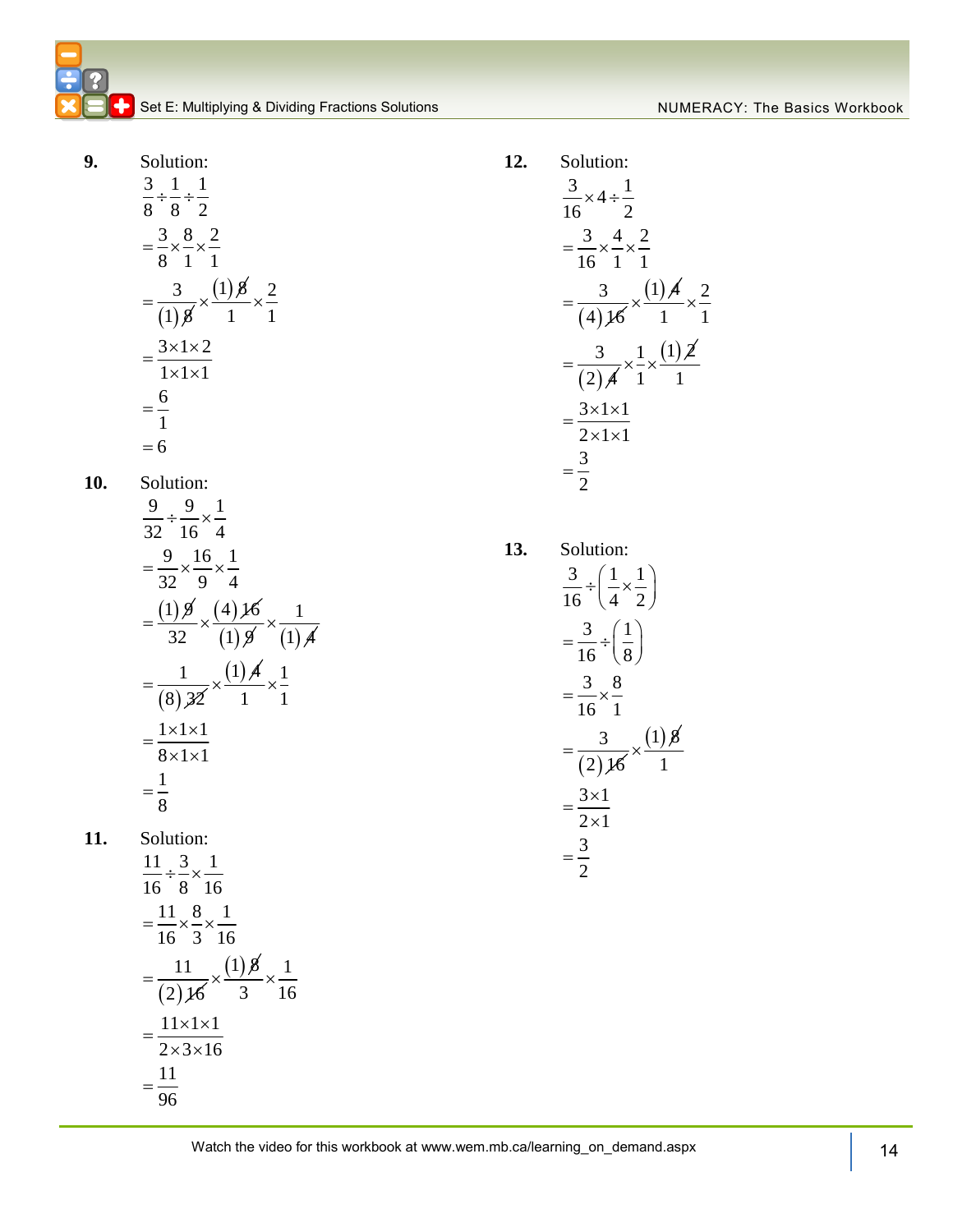**14.** Solution:  $(1)$  $\beta$  $3 \big) 3 \big) 5$  $8 \cdot 4 \cdot 16$  $3 \t(15)$  $8 \big)$  (64) 3 64  $8^{\degree}15$  $\div\left(\frac{3}{4}\times\frac{5}{16}\right)$  $=\frac{3}{8} \div \left(\frac{15}{64}\right)$  $=\frac{3}{2} \times \frac{0}{4}$  $=$  $(1)$   $8$  $\times \frac{(8) 64}{(2) 14}$  $(5)$  15  $1\times 8$  $1 \times 5$ 8 5  $=\frac{1\times}{1}$  $\times$ =

**15.** Solution:

$$
8 \div \left(\frac{9}{16} \times \frac{1}{4}\right)
$$

$$
= 8 \div \left(\frac{9}{64}\right)
$$

$$
= \frac{8}{1} \times \frac{64}{9}
$$

$$
= \frac{512}{9}
$$

**16.** Solution:

$$
\frac{5}{16} \div \left(\frac{3}{8} \times \frac{1}{4}\right)
$$
\n
$$
= \frac{5}{16} \div \left(\frac{3}{32}\right)
$$
\n
$$
= \frac{5}{16} \times \frac{32}{3}
$$
\n
$$
= \frac{5}{(1)\cancel{16}} \times \frac{(2)\cancel{32}}{3}
$$
\n
$$
= \frac{5 \times 2}{1 \times 3}
$$
\n
$$
= \frac{10}{3}
$$

**17.** Solution:  $=\frac{(1)\cancel{3}}{(2)\cancel{8}}$  $3 \t3 \t3 \t1$  $\frac{1}{8}$   $\frac{1}{4}$   $\frac{1}{32}$   $\frac{1}{2}$   $\frac{1}{2}$  $3^{14}$   $32^{2}$  $\frac{x}{8} \times \frac{x}{3} \times \frac{x}{5} \times \frac{1}{1}$  $\div \frac{3}{4} \div \frac{5}{22} \div \frac{1}{2}$  $=\frac{3}{2} \times \frac{4}{2} \times \frac{32}{5} \times \frac{2}{1}$  $\times \frac{(1) A}{(1) \beta}$  $(1)$  $32\degree$  2  $\frac{x}{5}$   $\times$   $\frac{1}{1}$ 1  $=\frac{1}{(1)\cancel{2}} \times \frac{1}{1} \times \frac{32}{5} \times \frac{(1)\cancel{2}}{1}$  $\times \frac{32}{5} \times \frac{2}{1}$  $\frac{-x}{1}$  5  $\times\frac{1}{1}\times\frac{32}{5}\times\frac{(1)}{5}$ 1  $\frac{1}{1} \times 1 \times 32 \times 1$  $\overline{1 \times 1 \times 5 \times 1}$ 32 5  $=\frac{1\times1\times32\times1}{1\times1\times5\times1}$  $=$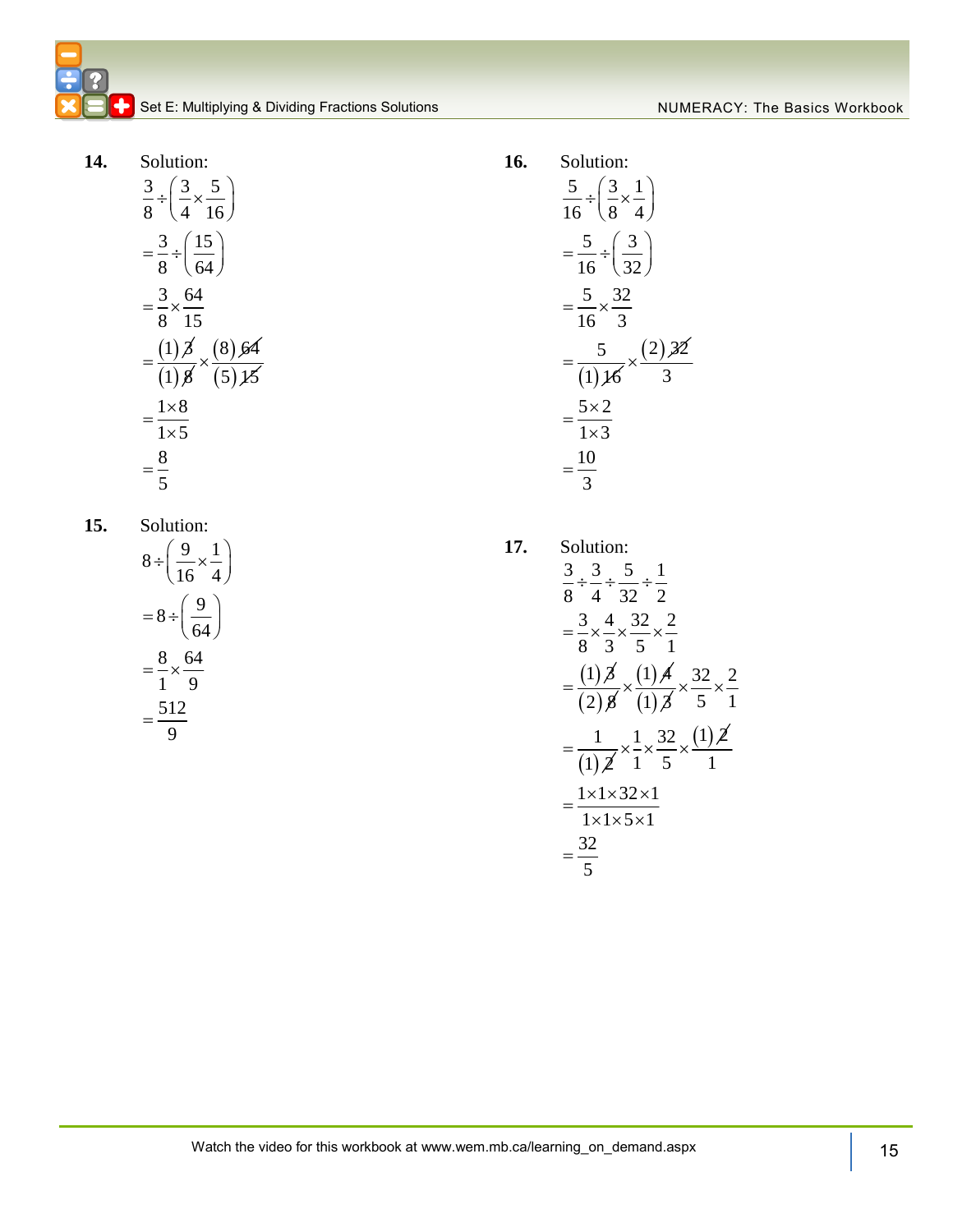**18.** Solution:

$$
\frac{9}{16} \times \frac{1}{2} \div \frac{3}{32} \times \frac{1}{8}
$$
  
=  $\frac{9}{16} \times \frac{1}{2} \times \frac{32}{3} \times \frac{1}{8}$   
=  $\frac{(3)\cancel{9}}{(1)\cancel{16}} \times \frac{1}{2} \times \frac{(2)\cancel{32}}{(1)\cancel{3}} \times \frac{1}{8}$   
=  $\frac{3}{1} \times \frac{1}{(1)\cancel{2}} \times \frac{(1)\cancel{2}}{1} \times \frac{1}{8}$   
=  $\frac{3 \times 1 \times 1 \times 1}{1 \times 1 \times 1 \times 8}$   
=  $\frac{3}{8}$ 

Solution:  
\n
$$
\frac{3}{4} \div \left(\frac{3}{4} \times \frac{5}{8}\right) \div 4
$$
\n
$$
= \frac{3}{4} \div \frac{15}{32} \div \frac{4}{1}
$$
\n
$$
= \frac{3}{4} \times \frac{32}{15} \times \frac{1}{4}
$$
\n
$$
= \frac{(1)\cancel{3}}{(1)\cancel{4}} \times \frac{(8)\cancel{32}}{(5)\cancel{15}} \times \frac{1}{4}
$$
\n
$$
= \frac{1}{1} \times \frac{(2)\cancel{8}}{5} \times \frac{1}{(1)\cancel{4}}
$$
\n
$$
= \frac{1 \times 2 \times 1}{1 \times 5 \times 1}
$$
\n
$$
= \frac{2}{5}
$$

 $20.$ 

**19.** Solution:

$$
\frac{9}{16} \times \left(\frac{1}{2} \div \frac{3}{32}\right) \times \frac{1}{8}
$$
\n
$$
= \frac{9}{16} \times \left(\frac{1}{2} \times \frac{32}{3}\right) \times \frac{1}{8}
$$
\n
$$
= \frac{9}{16} \times \left(\frac{32}{6}\right) \times \frac{1}{8}
$$
\n
$$
= \frac{(3)\cancel{9}}{(1)\cancel{16}} \times \frac{(2)\cancel{32}}{(2)\cancel{6}} \times \frac{1}{8}
$$
\n
$$
= \frac{3}{1} \times \frac{(1)\cancel{2}}{(1)\cancel{2}} \times \frac{1}{8}
$$
\n
$$
= \frac{3 \times 1 \times 1}{1 \times 1 \times 8}
$$
\n
$$
= \frac{3}{8}
$$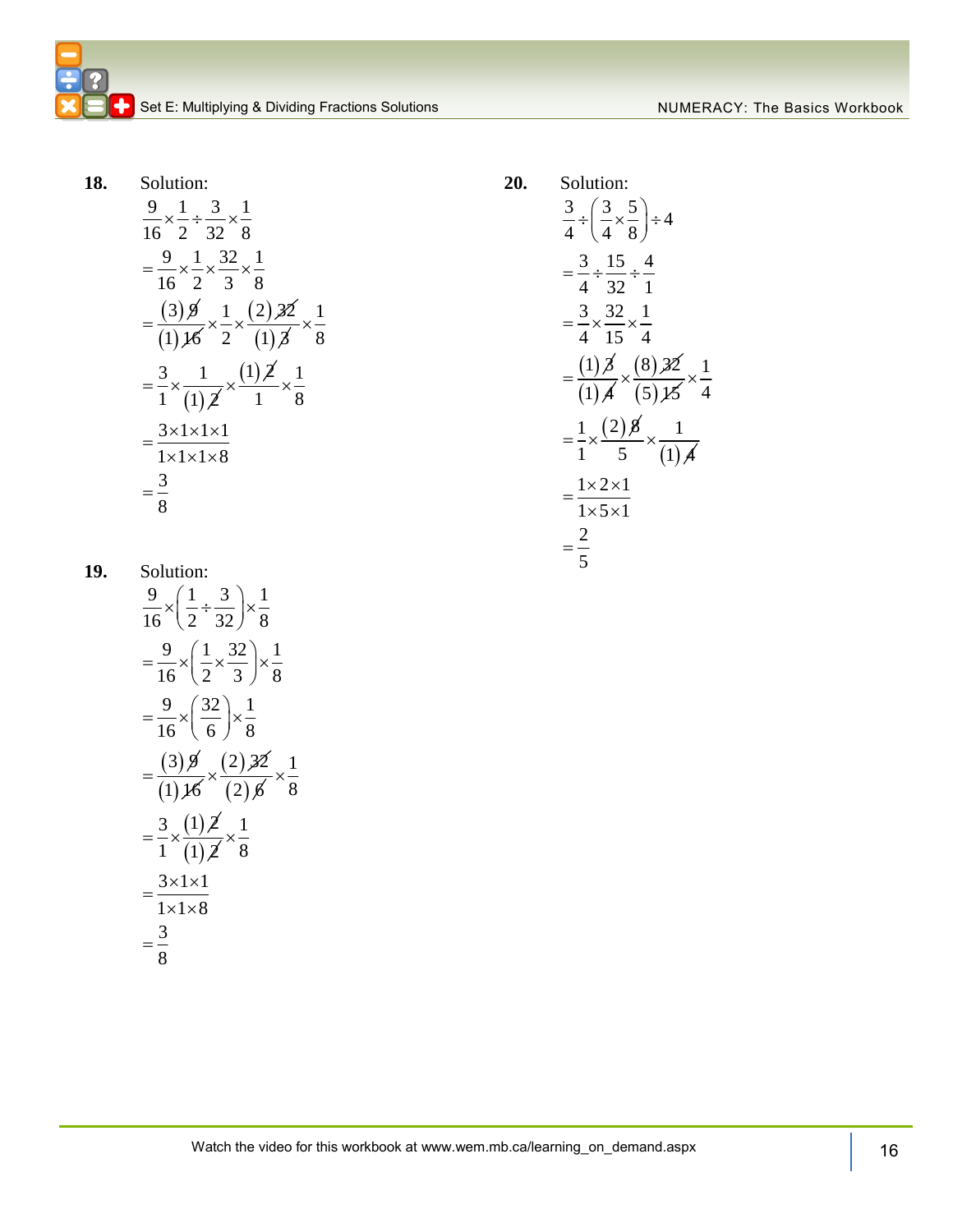#### **Practice Section C**

**1.** Solution:

Solution:  
\n
$$
\frac{3}{8} \div \frac{3}{4} \times \frac{5}{16} \div \frac{5}{32} \div \frac{1}{2}
$$
\n
$$
= \frac{3}{8} \times \frac{4}{3} \times \frac{5}{16} \times \frac{32}{5} \times \frac{2}{1}
$$
\n
$$
= \frac{(1)\cancel{3}}{(2)\cancel{3}} \times \frac{(1)\cancel{4}}{(1)\cancel{3}} \times \frac{(1)\cancel{5}}{(1)\cancel{16}} \times \frac{(2)\cancel{32}}{(1)\cancel{5}} \times \frac{2}{1}
$$
\n
$$
= \frac{1}{(1)\cancel{2}} \times \frac{1}{1} \times \frac{1}{1} \times \frac{(1)\cancel{2}}{1} \times \frac{2}{1}
$$
\n
$$
= \frac{1 \times 1 \times 1 \times 1 \times 2}{1 \times 1 \times 1 \times 1 \times 1}
$$
\n
$$
= \frac{2}{1}
$$
\n
$$
= 2
$$

**2.** Solution:  $\frac{3}{1} \div \left(\frac{1}{2} \times 3\right) \div \left(\frac{3}{2} \div \frac{1}{2}\right)$  $\frac{1}{4}$   $\div \left(\frac{1}{2} \times 3\right)$   $\div \left(\frac{1}{8} \div \frac{1}{2}\right)$  $3 \cdot (1 \cdot 3) \cdot (3 \cdot 2)$  $\frac{1}{4}$   $\div \left(\frac{1}{2} \times \frac{1}{1}\right)$   $\div \left(\frac{1}{8} \times \frac{1}{1}\right)$  $3 \cdot (3) \cdot (6)$  $\frac{1}{4}$   $\frac{1}{2}$   $\frac{1}{2}$   $\frac{1}{8}$  $3\frac{2}{3}$  8  $- \times - \times -$ <br>4 3 6  $=\frac{(1)\cancel{3}}{(1)\cancel{4}}$  $\div\left(\frac{1}{2}\times3\right) \div\left(\frac{3}{8}\div\frac{1}{2}\right)$  $=\frac{3}{4} \div \left(\frac{1}{2} \times \frac{3}{1}\right) \div \left(\frac{3}{8} \times \frac{2}{1}\right)$  $=\frac{3}{4} \div \left(\frac{3}{2}\right) \div \left(\frac{6}{8}\right)$  $=\frac{3}{4}\times\frac{2}{3}\times\frac{8}{5}$  $\times \frac{(1)\cancel{2}}{(1)\cancel{3}}$  $\times \frac{(2) 8}{(3) 6}$  $1 \times 1 \times 2$  $\frac{1}{1 \times 1 \times 3}$ 2 3  $=\frac{1\times1\times2}{1\times1\times3}$  $=$ 

Solution:  
\n
$$
\left(\frac{7}{16} \div \frac{3}{4}\right) \times \left(\frac{3}{4} \div \frac{5}{8}\right) \div \frac{1}{2}
$$
\n
$$
= \left(\frac{7}{16} \times \frac{4}{3}\right) \times \left(\frac{3}{4} \times \frac{8}{5}\right) \times \frac{2}{1}
$$
\n
$$
= \frac{28}{48} \times \frac{24}{20} \times \frac{2}{1}
$$
\n
$$
= \frac{(7)28}{(12)48} \times \frac{(6)24}{(5)20} \times \frac{2}{1}
$$
\n
$$
= \frac{7}{12} \times \frac{6}{5} \times \frac{2}{1}
$$
\n
$$
= \frac{7}{(2)2} \times \frac{(1)6}{5} \times \frac{2}{1}
$$
\n
$$
= \frac{7}{(1)2} \times \frac{1}{5} \times \frac{(1)2}{1}
$$
\n
$$
= \frac{7 \times 1 \times 1}{1 \times 5 \times 1}
$$
\n
$$
= \frac{7}{1} \times \frac{1}{1} \times \frac{1}{1} \times \frac{1}{1} \times \frac{1}{1} \times \frac{1}{1} \times \frac{1}{1} \times \frac{1}{1} \times \frac{1}{1} \times \frac{1}{1} \times \frac{1}{1} \times \frac{1}{1} \times \frac{1}{1} \times \frac{1}{1} \times \frac{1}{1} \times \frac{1}{1} \times \frac{1}{1} \times \frac{1}{1} \times \frac{1}{1} \times \frac{1}{1} \times \frac{1}{1} \times \frac{1}{1} \times \frac{1}{1} \times \frac{1}{1} \times \frac{1}{1} \times \frac{1}{1} \times \frac{1}{1} \times \frac{1}{1} \times \frac{1}{1} \times \frac{1}{1} \times \frac{1}{1} \times \frac{1}{1} \times \frac{1}{1} \times \frac{1}{1} \times \frac{1}{1} \times \frac{1}{1} \times \frac{1}{1} \times \frac{1}{1} \times \frac{1}{1} \times \frac{1}{1} \times \frac{1}{1} \times \frac{1}{1} \times \frac{1}{1} \times \frac{1}{1
$$

**3.** Solution:

Watch the video for this workbook at www.wem.mb.ca/learning\_on\_demand.aspx  $\begin{vmatrix} 1 & 17 \\ 1 & 1 \end{vmatrix}$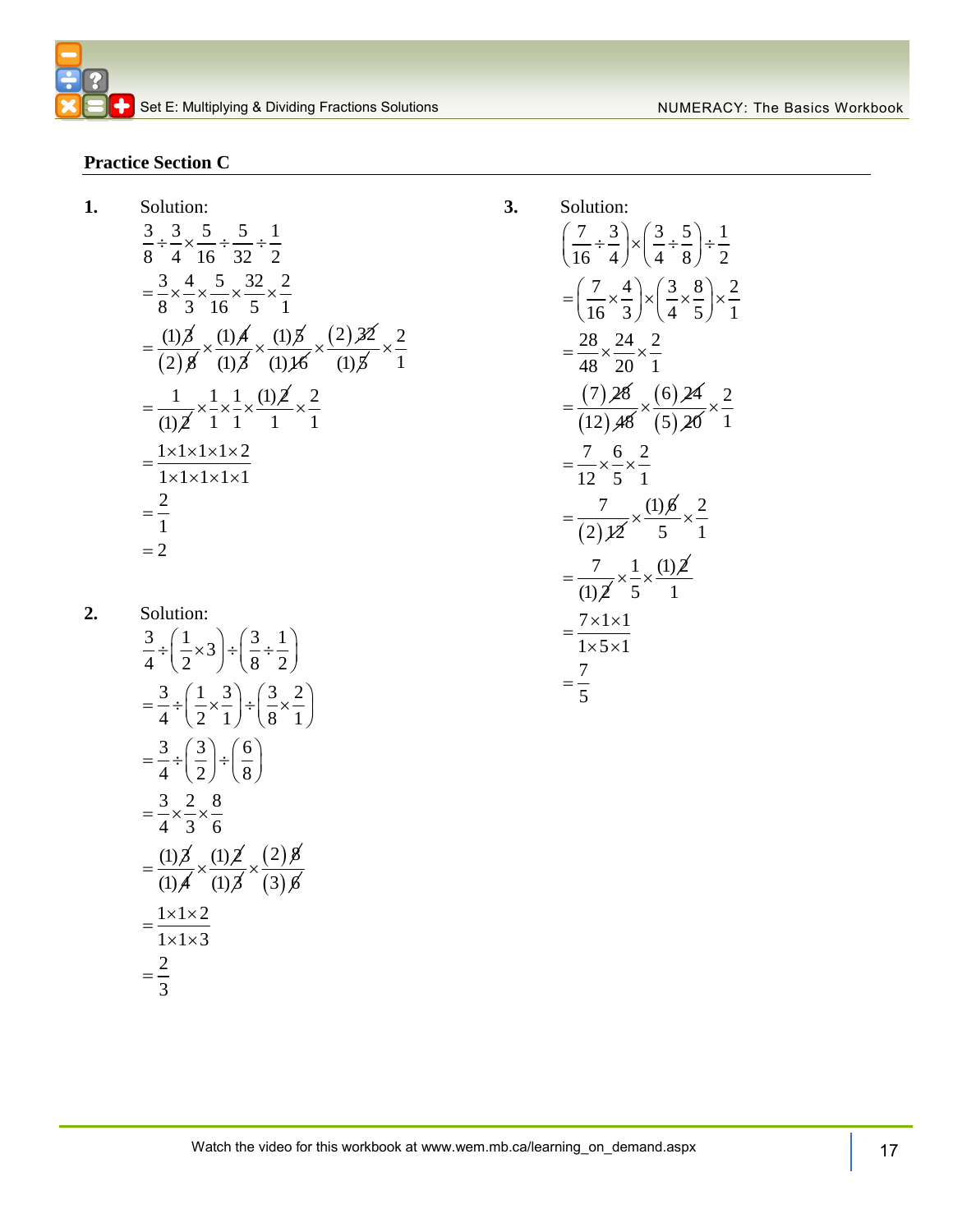**4.** Solution:

3 3 5 5 3 <sup>6</sup> 8 4 16 32 16 3 4 5 32 6 3 8 3 16 5 1 16 (1) 3 2 8 (1) 4 (1) 3 (1) 5 (1)16 2 32 (1) 5 6 3 1 16 1 2 3 6 2 1 3 <sup>1</sup> 8 16 1 2 9 2 1 8 1 2 8 219 1 (1) 2 (1) 2 8 1 9 1 1 8 1 1 9 8 9 

**5.** Solution:

$$
4 \times \frac{3}{16} \div \left[ \left( \frac{3}{4} \times \frac{5}{32} \right) \times \frac{5}{32} \right] \times \left( \frac{25}{64} \times \frac{5}{16} \right)
$$
  
=  $\frac{(1)A}{1} \times \frac{3}{(4)A} \div \left[ \left( \frac{15}{128} \right) \times \frac{5}{32} \right] \times \left( \frac{125}{1024} \right)$   
=  $\frac{3}{4} \div \left[ \frac{75}{4096} \right] \times \left( \frac{125}{1024} \right)$   
=  $\frac{3}{4} \times \frac{4096}{75} \times \frac{125}{1024}$   
=  $\frac{3}{4} \times \frac{(4)4096}{(3)75} \times \frac{(5)125}{(1)1024}$   
=  $\frac{3}{4} \times \frac{4}{3} \times \frac{5}{1}$   
=  $\frac{(1)A}{4} \times \frac{(1)A}{3 \times 1} \times \frac{5}{1}$   
=  $\frac{1 \times 1 \times 5}{1 \times 1 \times 1}$   
=  $\frac{5}{1}$   
= 5